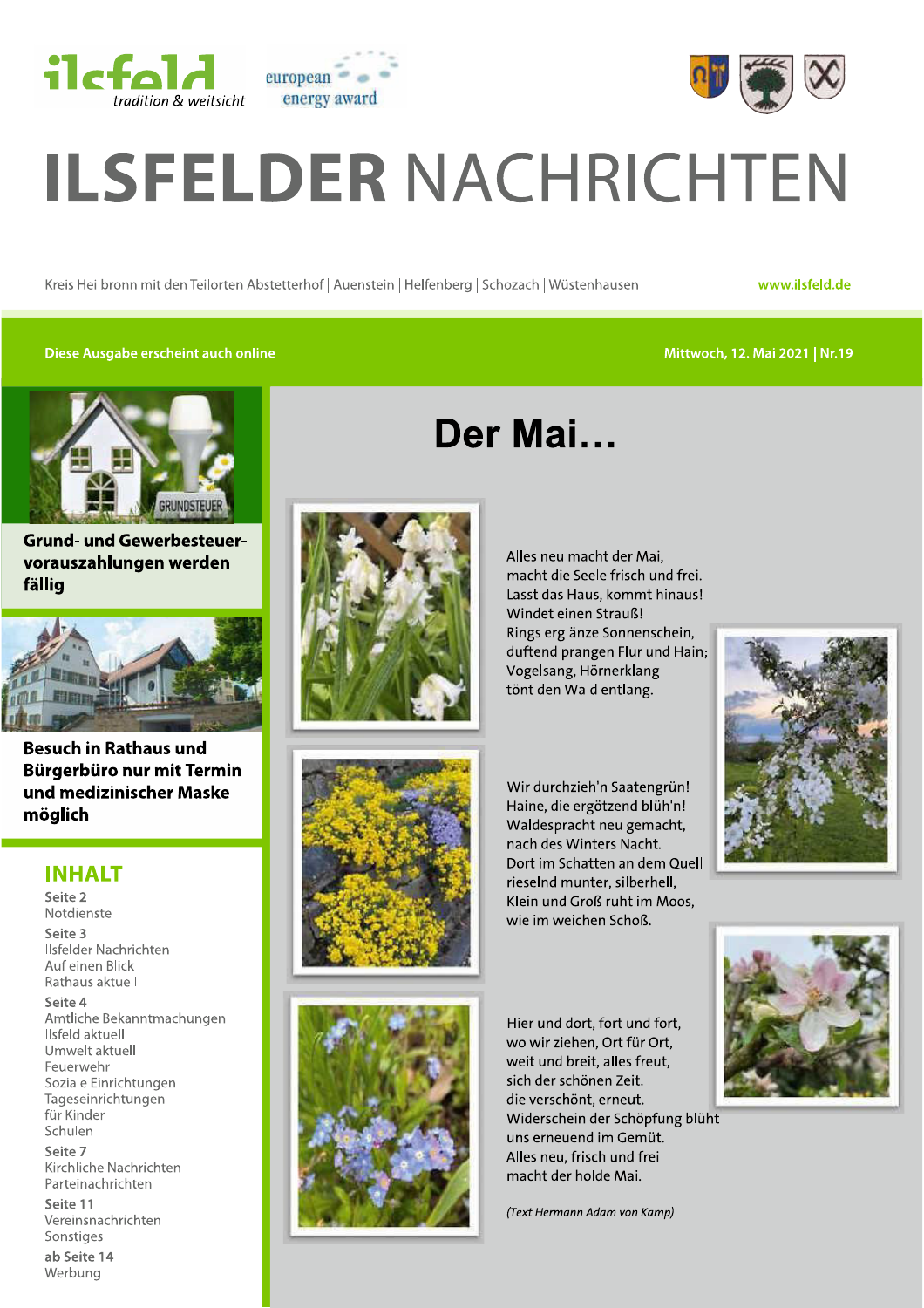#### Ärztlicher Bereitschaftsdienst

#### Für die Dienstgruppe:

Dr. Iris Bozenhardt-Stavrakidis, Dr. Heike Fellger, Dr. Renate Gartner/Dr. Petra Neubauer, Dr. Jargon, Dr. Tobias Buchholz/Huberta Hulde, Dr. Bianca Gruber/Dr. Martin Pelzl/Dr. Ralf Sundmacher-Ottmann, Dr. Armin Wertsch/Dr. Gaby Schlereth, Dr. Richard Steck/Dr. Hanne Steck, Dr. Helfried Vogel/Dr. Michael Melichar/Dr. Claudia Bucur, Dr. Christian Zöller/Dr. Andrea Meiser ... gilt: In Vertretung Ihres Hausarztes

Ärztlicher Bereitschaftsdienst (bundesweit)

Tel. 116 117 (Anruf ist kostenlos) -wenn die Arztpraxis geschlossen hat-

#### Für die Ärztegruppe Oberstenfeld

Britsch, Frenzel, Koch, Pfeilmeier, Sundmacher ist der ärztliche Notdienst Ludwigsburg, Am Zuckerberg 89 unter der Tel. Nr. 07141-6430430 zuständig.

#### **Unsere Ärzte vor Ort:**

Allgemeinärzte Dres. Buchholz/Fellger/Hulde König-Wilhelm-Str. 74/76, Ilsfeld, Tel. 95030 Dres. Wertsch/Schlereth König-Wilhelm-Str. 74/76, Ilsfeld, Tel. 914210

#### **Augenarzt**

**Dr. Staudinger** König-Wilhelm-Str. 105/1, Ilsfeld, Tel. 975050

**Frauenarzt:** Dr. Dali Konstanz König-Wilhelm-Str. 74/76, Ilsfeld, Tel. 9159440

#### Unsere Öffnungszeiten

#### Rathaus Ilsfeld und Bürgerbüro

Tel. 07062 9042-0 Mo., Di., 8:00 - 12:30 und 14:00 - 16:00 Uhr Mi. 8:00 - 12:30 und 14:00 - 18:00 Uhr Do., Fr. 8:00 - 12:30 Uhr

**Bürgerbüro** Samstag (1. im Monat) 9:00 - 12:00 Uhr

#### Bürgerbüro in Auenstein

in der Volksbank, Hauptstr. 12, Tel. 07062 9042-82 Das Bürgerbüro Auenstein hat folgende Öffnungszeiten: Mo., Di., Do., Fr. 9.00 - 12.30 Uhr, Do. 14:00 - 18:00 Uhr, Mi. geschlossen

Weitere Informationen finden Sie auch auf der Homepage der Gemeinde Ilsfeld unter www.ilsfeld.de

Für Fragen und Anregungen können Sie uns auch eine E-Mail an gemeinde@ilsfeld.de zukommen lassen.

#### **Nuklearmedizinische Praxis:** Dr. Jörg Seeberger

Raiffeisenstr. 4, Ilsfeld, Tel. 92 44 0 24 Tierärzte:

Dr. Starker, Schulstr. 37, Ilsfeld, Auenstein Tel. 07062/62330 Dr. Bühler-Leuchte, Von-Gaisberg-Str. 15/1, Ilsfeld, Helfenberg

Tel. 07062/914448 Dr. Franke, Nordstr. 36/1, Ilsfeld Tel. 07062/9760930

#### Zahnärzte:

#### Dr. Markus Stredicke, Zahnarzt Robert Hagel und Dr. Ilona Kiralvi

Auensteiner Str. 30, Ilsfeld, Tel. 61555 Grit Schad, König-Wilhelm-Straße 60, Ilsfeld, Tel. 9797567

Das Zahnärztehaus: Dres. Klein/Tschritter/Burger/Müller Schwabstr. 58, Ilsfeld, Tel. 973370 Kieferorthopädie: **Annekathrin Tschritter.** Schwabstr. 58, Ilsfeld, Tel. 9733720

**Endodontie** Dr. Cornelia Grau König-Wilhelm-Str. 74/76, Tel. 9769640

#### Unfallrettungsdienst

Rettungsleitstelle Heilbronn, Am Gesundbrunnen 40, Tel. 112

#### Krankentransporte

Rettungsleitstelle Heilbronn Am Gesundbrunnen 40, Tel. 19222

#### Kinderärztlicher Notfalldienst

Kinderklinik Heilbronn, Tel. 07131/49-0 an Samstagen, Sonn- und Feiertagen  $8.00 - 22.00$  Uhr

Ärztlicher Notdienst für Patienten mit Hals-, Nasen-, Ohrenerkrankungen

HNO-ärztlicher Notfalldienst an Wochenenden und Feiertagen in der HNO-Notfall-

# Wichtige Telefonnummern

| Gemeinde Ilsfeld:                               | Tel. 07062/9042-0       |
|-------------------------------------------------|-------------------------|
|                                                 |                         |
| <b>Bauhof:</b>                                  | Tel. 07062/9042-72      |
| Freibad:                                        | Tel. 07062/9155580      |
| Polizei:                                        | Tel. 110                |
| <b>Polizeiposten Ilsfeld: Tel. 07062/915550</b> |                         |
| Feuerwehr:                                      | Tel. 112                |
| <b>Diakoniestation Schozach-Bottwartal:</b>     |                         |
|                                                 | Tel. 07062/973050       |
| Gasversorgung:                                  | Tel. 07144/266211       |
| Stromversorgung:                                | Tel. 07144/266233       |
| Nahwärmeversorgung Notfall-Nr:                  |                         |
|                                                 | Tel. 07062/9042-49      |
| Wasserversorgung:                               |                         |
|                                                 | Tel. 07062/9042-44, -45 |
| <b>Wasserversorgung Notfall-Nr.:</b>            |                         |
|                                                 | Tel. 0152-22987063      |
| Bürgerbus:                                      |                         |

fährt vorläufig nicht!

praxis an der HNO-Klinik im Klinikum am Gesundbrunnen.

Öffnungszeiten in der Notfallpraxis Samstag, Sonntag und Feiertag von 10 - 20 Uhr. Patienten können ohne Voranmeldung in die Notfallpraxis kommen.

#### **Tierärztlicher Notdienst**

Sofern der Haustierarzt nicht erreichbar!

13.05.2021 (Christi Himmelfahrt) Dr. Villforth, Heilbronn 07131/30003 TÄ Peter, Sülzbach 07134/510635 TA Juppe, Angelbachtal 07265/7910

#### 15.05.2021 - 16.05.2021

TÄ Brandenburg, Heilbronn 07131/200276 Tierarztpraxis Cappel, Öhringen 07941/92720 TA Modrovich, Gundelsheim 06269/429990

#### Zahnärztlicher Notdienst

**KZV Stuttgart** 

# Apothekenbereitschaftsdienst

Tel.-Nr. 0711/7877712

#### jeweils von 8.30 Uhr bis nächster **Tag 8.30 Uhr:**

kostenfreie Rufnummer (Festnetz): 0800 00 22 8 33

#### Donnerstag, 13.05.2021

(Christi Himmelfahrt): Rosen-Apotheke Talheim Tel.: 07133 - 9 86 20 Rathausplatz 34, 74388 Talheim

Samstag, 15.05.2021: Apotheke am Kelterplatz Ilsfeld Tel.: 07062 - 65 99 40 König-Wilhelm-Str. 74/76, 74360 Ilsfeld

Sonntag, 16.05.2021: Hirsch Apotheke Ilsfeld Tel.: 07062 - 6 20 31 König-Wilhelm-Str. 37, 74360 Ilsfeld

TelefonseelsorgeHN: Tel.0800/1110111 Tag und Nacht für Sie zu sprechen: Notruf für misshandelte Frauen:

Tel. 07131/507853

Notruf für Kinder und Jugendliche: Kreisjugendamt HN: Tel.07131/994555<br>Außensprechstunde der Psychologischen Beratungsstelle in der Diakoniestation, Bahnhofstr. 2, Ilsfeld, Terminvereinbarung unter: Tel. 07131/964420<br>Essen auf Rädern: Tel. 07063/9339444 Paritätischer Wohlfahrtsverband **Heilbronn** Pflegedienst "Procura Rost" -Tag und Nacht-Tel. 07062/975097 Außensprechstunde des Jugendamtes, Allgemeiner Sozialer Dienst, Rathaus-

Terminvereinbarung: Tel. 07131/994-305

str. 8 im Rathaus Ilsfeld,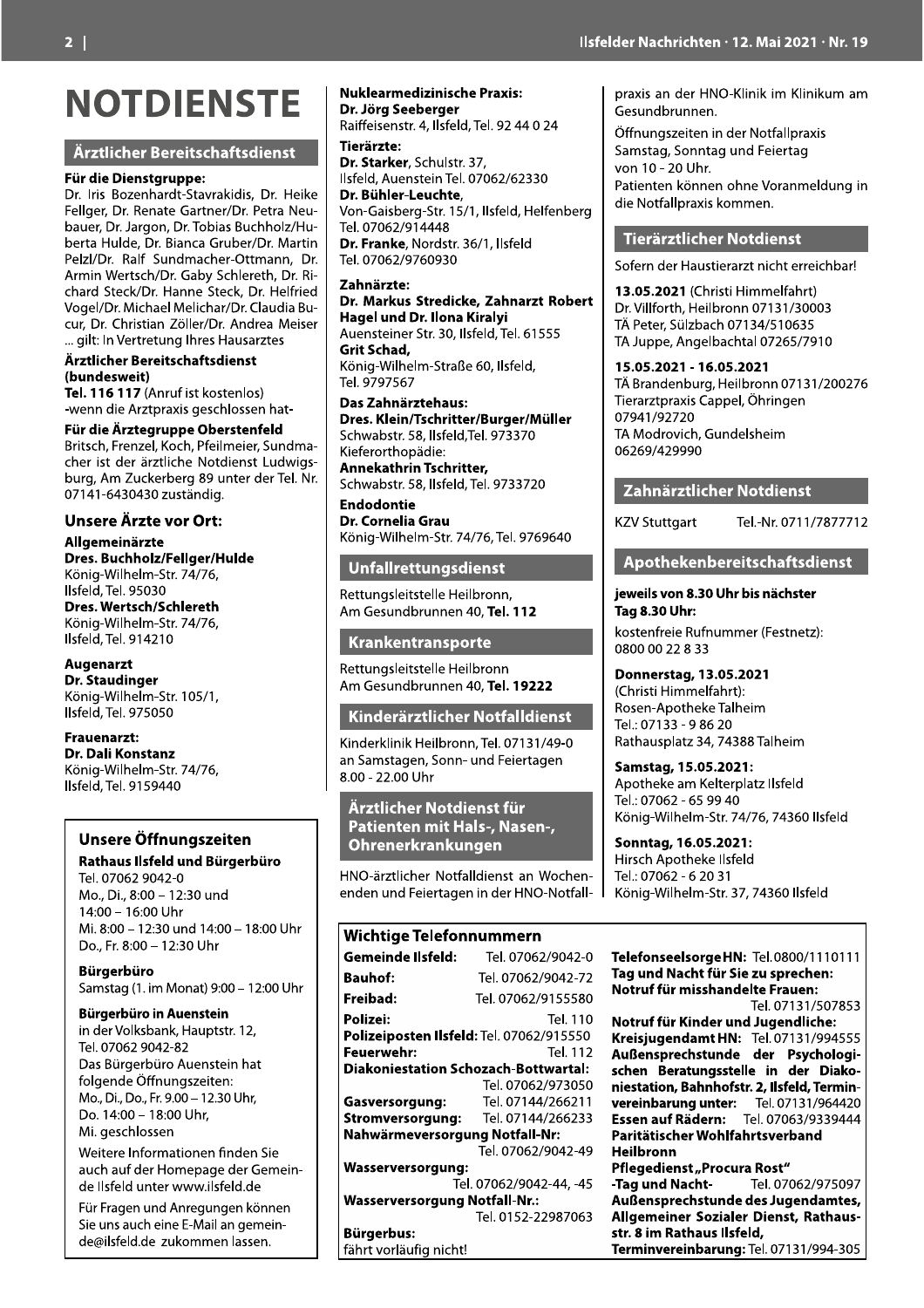Die Gemeinde Ilsfeld sucht ab sofort für die Tageseinrichtung "Zwergenstube" in Ilsfeld einen



#### Erzieher, Kinderpfleger, Frühpädagogen oder eine andere pädagogische Fachkraft (m/w/d) nach § 7 KiTaG

#### mit einem Beschäftigungsumfang von 50 - 60 %

Unsere Zwergenstube ist eine Einrichtung für 10 Krippenkinder im Alter von 1 - 3 Jahren. Unsere kleine eingruppige Einrichtung bietet intensive Betreuung in familiärer Atmosphäre. Die Bereitschaft und Flexibilität, unsere Öffnungszeiten von 7:30 Uhr - 13:30 Uhr in vollem Umfang mitzutragen und an Teamsitzungen teilzunehmen, setzen wir voraus.

Unsere Mitarbeiter sollen unsere Gesellschaft widerspiegeln. daher freuen wir uns auf Fachkräfte aller Geschlechter und Nationalitäten

#### Die vollständige Ausschreibung und weitere Informationen finden Sie auf unserer Homepage unter: www.ilsfeld.de

Für Fragen stehen Ihnen Frau Friedrich, Sachgebietsleitung der Kindertageseinrichtungen, Tel. 07062/9042-52, E-Mail: nicole.friedrich@ilsfeld.de oder Frau Bernkopf, Personalamt, Tel. 07062/9042-21, E-Mail: karin.bernkopf@ilsfeld.de, gerne zur Verfügung.

Ihre aussagekräftigen Bewerbungsunterlagen senden Sie bitte bis spätestens 16. Mai 2021 an das Bürgermeisteramt Ilsfeld, Rathausstraße 8, 74360 Ilsfeld - gerne auch per E-Mail an gemeinde@ilsfeld.de

Wir suchen zum 01.09.2021:

# Anerkennungspraktikanten

## für den Beruf des staatlich anerkannten Erziehers  $(m/w/d)$

Sie haben sich die theoretischen Grundlagen durch den Besuch einer sozialpädagogischen Fachschule erfolgreich angeeignet und können nun in die Praxis starten – dann bewerben Sie sich bei uns.

#### Die vollständige Ausschreibung und weitere Informationen finden Sie auf unserer homepage: www.ilsfeld.de

Für Fragen steht Ihnen Frau Friedrich, Gesamtleitung der Kindertageseinrichtungen, Tel. 07062/9042-52, E-Mail: nicole.friedrich@ilsfeld.de, gerne zur Verfügung.

Ihre aussagekräftigen Bewerbungsunterlagen senden Sie bitte an das Bürgermeisteramt Ilsfeld, Rathausstr. 8, 74360 Ilsfeld - gerne auch per E-Mail an gemeinde@ilsfeld.de.

#### **IMPRESSUM**

Herausgeber: Gemeinde Ilsfeld, Rathausstraße 8, 74360 Ilsfeld, Tel. 07062 9042-0, Fax 07062 9042-19, E-Mail: gemeinde@ilsfeld.de

Druck und Verlag: Nussbaum Medien Weil der Stadt GmbH & Co. KG, 71263 Weil der Stadt, Merklinger Str. 20, Telefon 07033 525-0, www.nussbaum-medien.de

#### **INFORMATIONEN**

Anzeigenverkauf: Tel. 07033 525-0, wds@nussbaum-medien.de

Vertrieb (Abonnement und Zustellung): G.S. Vertriebs GmbH. Josef-Beyerle-Straße 2, 71263 Weil der Stadt, Tel. 07033 6924-0, E-Mail: info@gsvertrieb.de

Verantwortlich für den amtlichen Teil, alle sonstigen Verlautbarungen und Mitteilungen: Bürgermeister Thomas Knödler oder sein Vertreter im Amt-

ilcfold

für "Was sonst noch interessiert" und den Anzeigenteil: Klaus Nussbaum, Merklinger Str. 20.

71263 Weil der Stadt.

#### Internet: www.gsvertrieb.de

Erscheinung: Das Amtsblatt erscheint i. d. R. wöchentlich am Donnerstag (an Feiertagen am vorhergehenden Werktag), mindestens 46 Ausgaben pro Jahr. **Redaktionsschluss:** 

dienstags, 12.00 Uhr

Die Gemeinde Ilsfeld sucht zum nächstmöglichen Zeitpunkt einen



## Bauhofmitarbeiter (m/w/d) 100 %

Wenn Sie eine handwerkliche Berufsausbildung absolviert haben und selbstständiges Arbeiten gewohnt sind, dann erwartet Sie ein vielseitiger und interessanter Arbeitsbereich.

Die Aufgaben umfassen alle anfallenden Arbeiten im Gemeindebauhof.

In den Wintermonaten erwarten wir die Mitarbeit im Winterdienst. Führerscheinklasse B wird vorausgesetzt, Führerschein der Klasse C bzw. CE wäre wünschenswert.

Die Vergütung richtet sich nach dem Tarifvertrag für den öffentlichen Dienst (TVöD).

Für Fragen steht Ihnen Bauhofleiter Cornelis Izelaar (0152/22987064), E-Mail: cornelis-johannes.izelaar@ilsfeld.de gerne zur Verfügung.

Haben wir Ihr Interesse geweckt, dann richten Sie Ihre aussagekräftige Bewerbung bitte bis 30. Mai 2021 an das Bürgermeisteramt Ilsfeld, Rathausstraße 8, 74360 Ilsfeld - gerne auch per E-Mail an gemeinde@ilsfeld.de.

## **Rathaus aktuell**

#### Grund- und Gewerbesteuervorauszahlungen

Die Gemeinde Ilsfeld teilt mit, dass die Grund- und Gewerbesteuervorauszahlungen am 15.05.2021 für das II. Quartal fällig werden.

Der zu zahlende Betrag ergibt sich jeweils aus dem letzten Steuerbescheid.

Es wird um termingerechte Bezahlung gebeten. Bei verspäteter Zahlung müssen aufgrund gesetzlicher Regelungen Säumniszuschläge und Mahngebühren erhoben werden. Außerdem hat der Schuldner im Beitreibungsfall die daraus entstehenden Kosten zu tragen.

Bitte achten Sie darauf, dass bei den Zahlungen unbedingt das Buchungszeichen anzugeben ist. Dies vermeidet Fehler und erleichtert uns die Zuordnung der Zahlung.

Bei den Steuerpflichtigen, die sich am SEPA-Lastschriftverfahren beteiligen, werden die fälligen Beträge von ihrem Bankkonto abgebucht.

Werden Grundstücke im Laufe des Kalenderjahres (Steuerjahr) verkauft, so ist nach den gesetzlichen Bestimmungen der bisherige Eigentümer bis zum Ablauf des Steuerjahres zur Zahlung der Grundsteuer verpflichtet.

Die Fortschreibung erfolgt auf den 01. Januar des folgenden Jahres.

Andere Vereinbarungen (z. B: im Kaufvertrag) haben nur privatrechtliche Bedeutung für die Verrechnung der Grundsteuer zwischen dem bisherigen und dem neuen Eigentümer. Sie berühren aber nicht die Zahlungspflicht (Steuerschuld) gegenüber der Gemeinde.

Gemeinde Ilsfeld Fachbereich Wirtschaft und Finanzen

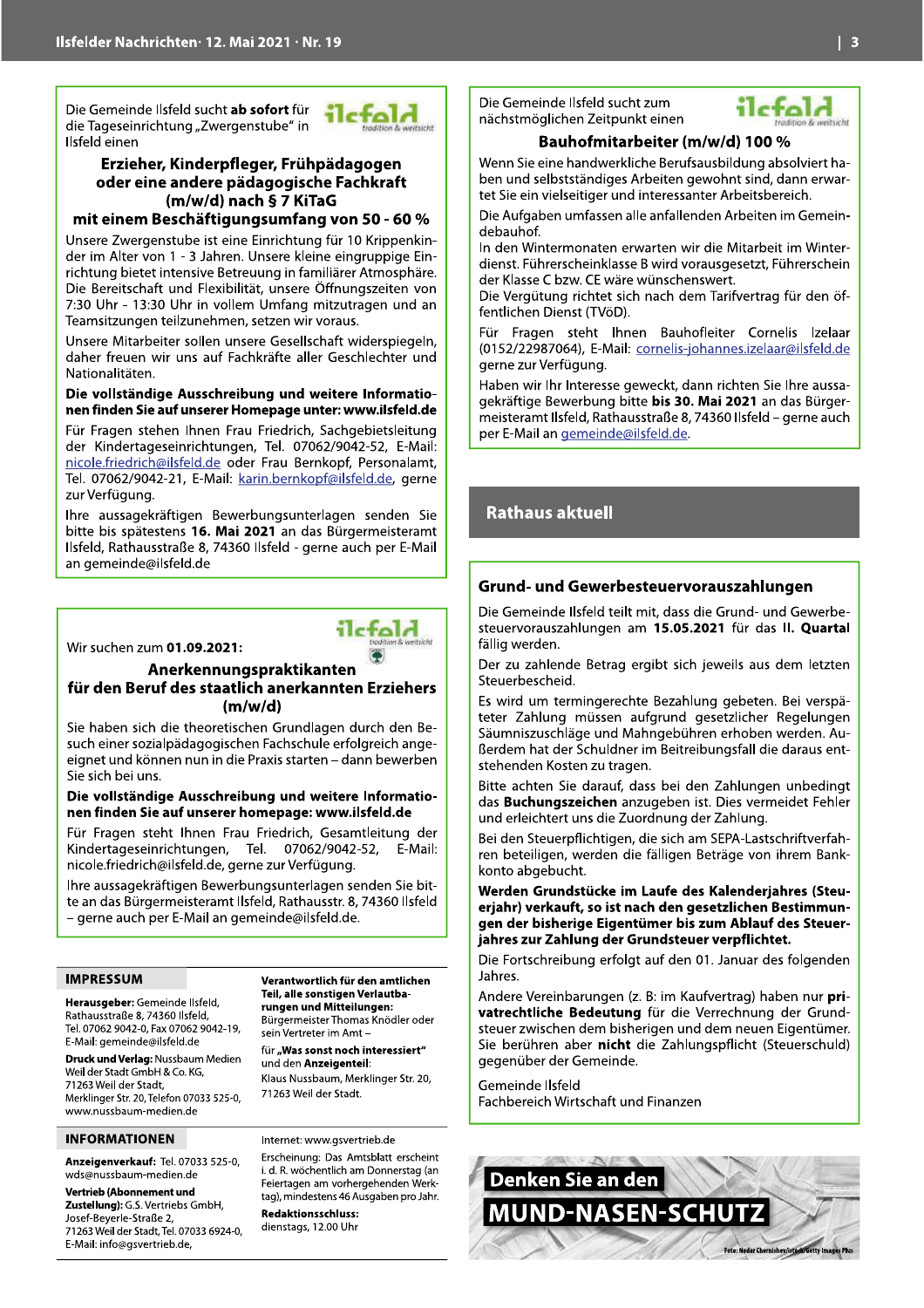## **Ilsfeld aktuell**

# SIADI RADELN 2021 -

**STADTRADELN 2021 -**<br> **Example 18 And Example 18 And Example 18 And Example 18 And Example 19 And 18 And 18 And 18 And 18 And 18 And 18 And 18 And 18 And 18 And 18 And 18 And 18 And 18 And 18 And 18 And 18 And 18 And 18 An** 

Itaalisianises: Die Ziehe Finl des Hadrisheim in Alliag begetisst.<br>
Iunis die Ziehe für Sichter in Alliag begetisst.<br>
Juni die Ziehe für Sichterstein und nochhaltige Kobilist set.<br>
Juni die Ziehe für Sichterstein des Anta

## **Auf einen Blick**

**Example 18 Australian State Control Control Control Control Control Control Control Control Control Control Control Control Control Control Control Control Control Control Control Control Control Control Control Control C** 

| IVIO                                                                                                        | geschlossen                                |
|-------------------------------------------------------------------------------------------------------------|--------------------------------------------|
| Di                                                                                                          | 10:00 - 19:00 Uhr (durchgehend)            |
| Mi                                                                                                          | 14.30 - 18.00 Uhr                          |
| Do                                                                                                          | 14.30 - 18.00 Uhr                          |
| Fr                                                                                                          | 10.00 - 13.00 Uhr                          |
| Sa                                                                                                          | 10.00 - 13.00 Uhr                          |
| König-Wilhelm-Str. 80, 74360 Ilsfeld, Tel. 07062 9<br>Mail mediothek@ilsfeld.de<br>www.ilsfeld.de/mediothek |                                            |
|                                                                                                             | Folgen Sie uns doch auch auf Instagram und |

eleiten Köniere von de **Offnangezieren Mediothek**<br>
eleiten and Archives (en tracta de Perdi - Di 1000 - 1300 Uhr durchgehend)<br>
alternative electron main Do - 1400 - 1400 Uhr Altar (engine and Archives)<br>
Absorbert and Archi

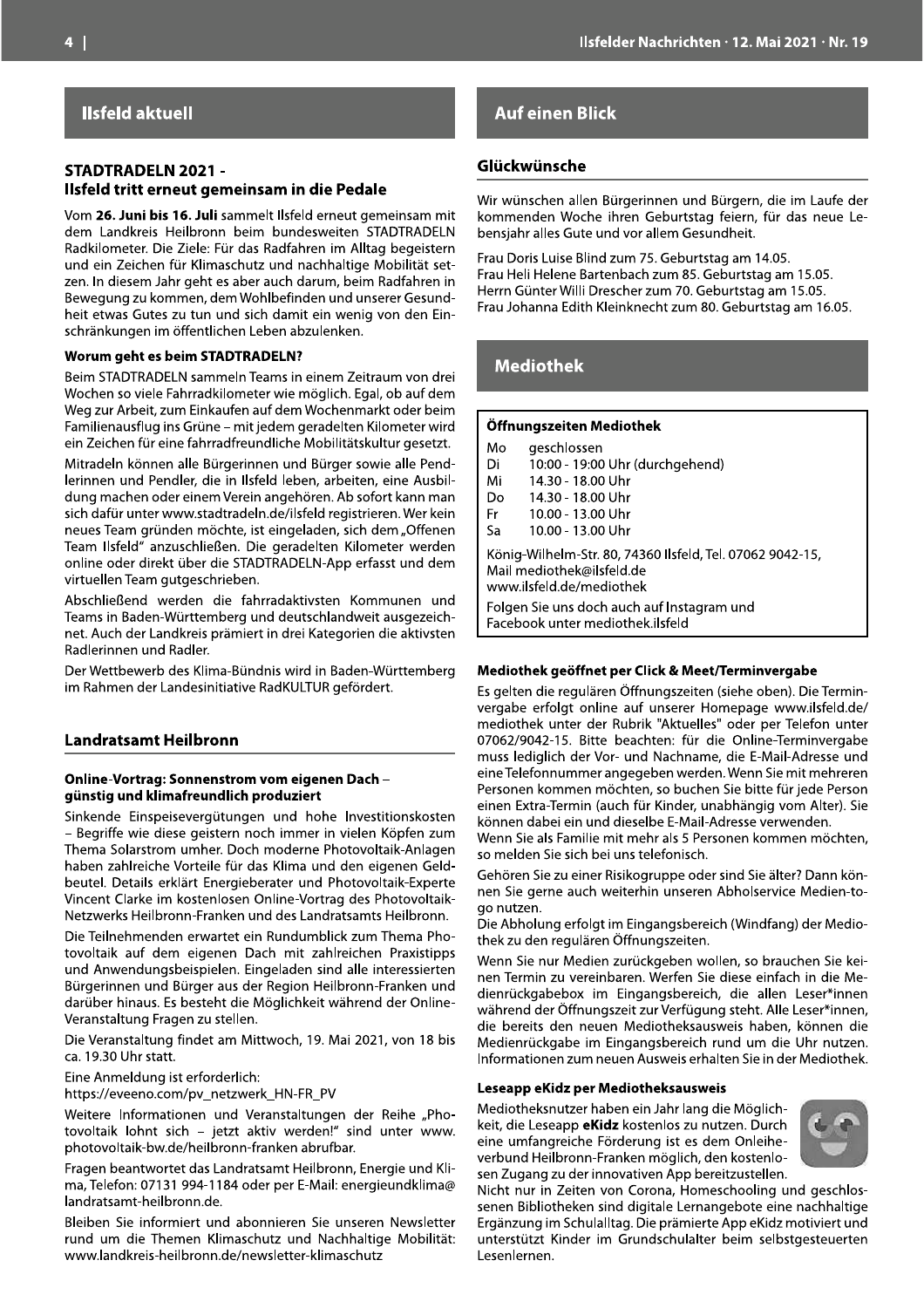Angemeldete Kund\*innen teilnehmender Bibliotheken der Onleihe Heilbronn-Franken mit einem gültigen Leseausweis können die eKidz-App jetzt kostenlos nutzen, denn sie gehört ab sofort zu den vielfältigen Angeboten der digitalen Bibliothek. Die App kann in den gängigen App-Stores heruntergeladen werden.

Das Lernprogramm von eKidz eignet sich für Leseanfänger\*innen, Erstleser\*innen und Kinder mit Leseschwierigkeiten und bietet kindgerechte Geschichten sowie Sachtexte auf differenzierten Niveaustufen. Die Themen orientieren sich an ausgewählten Inhalten des Heimat- und Sachkundeunterrichts in der Grundschule.

Animierte Illustrationen, Vorlese- und Stimmaufnahmefunktion sowie Quizfragen zur Überprüfung des Leseverstehens machen sie intuitiv bedienbar. Der Fortschritt beim Aufbau der Lesekompetenz wird dabei für Kinder und Eltern sichtbar, eKidz wurde in Zusammenarbeit mit der Stiftung Lesen und der Universität Regensburg entwickelt.

Die Anmeldung erfolgt über die Homepage der Mediothek www.ilsfeld.de/mediothek. Dort auf den Reiter "Kinder" und dann auf "eKidz" gehen. Die Anmeldedaten sind - wie bei der Anmeldung im Lesekonto auch - der Nummer des Mediotheksausweises und als standardmäßiges Passwort das eigene Geburtsdatum. Mehr Infos, Infoflyer, und Antwort auf Fragen gibt es bei uns in der Mediothek.

Die Finanzierung dieses neuen Angebotes wird ermöglicht durch das Förderprogramm "Wissenswandel. Digitalprogramm für Bibliotheken und Archiven innerhalb von Neustart Kultur".



#### **Happy Birthday Sven Nordqvist**

Sven Nordqvist, der Vater von Petterson und Findus und Mama Muh ist dieser Tage 75 Jahre alt geworden. Es gibt nicht viele Kinderbuchfiguren, die so geliebt werden wie der kleine Kater Findus. Das sieht man auch in der Mediothek - die Bilderbücher, Filme usw. sind ständig unterwegs. Deshalb haben wir einiges Neues bestellt, z. B. zwei neue Petterson und Findus-Filme und weitere Bilderbücher - ab dieser Woche sind die Medien ausleihfertig und auf der Neuheitenpyramide zu finden.



## **Umwelt aktuell**

#### **Recyclinghof Ilsfeld**

#### Ilsfeld, Mercedesstraße

Donnerstag, Freitag 14.00 - 18.00 Uhr, Samstag 9.00 - 13.00 Uhr

#### Häckselplatz Erddeponie Neckarwestheim

Freitag 13.30 - 17.00 Uhr, Samstag 10.00 - 14.00 Uhr Für abweichende Öffnungszeiten (Feiertage) informieren Sie sich bitte auf unserer Homepage.

#### Hausmülldeponien

#### **Eberstadt**

Montag - Freitag 7.45 - 12.00 Uhr und 13.00 - 16.30 Uhr Samstag 9.00 - 11.30 Uhr

#### Schwaigern-Stetten

Dienstag - Freitag 7.45 - 12.00 Uhr und 13.00 - 16.30 Uhr Samstag 8.00 - 12.30 Uhr

#### **Soziale Einrichtungen**

#### **Diakoniestation** Schozach-Bottwartal e.V.

Wir sind während unserer Bürozeiten von Montag bis Freitag in der Zeit von 7:00 bis 16:00 Uhr unter Tel. 07062 973050, 74360 Ilsfeld, Bahnhofstraße 2, für Sie erreichbar.

#### Kranken- und Altenpflege

Pflegedienstleitung: Ingrid Arnold, stellv. Ursula Wüstholz Tel. 07062 9730515, persönliche Sprechzeiten: Mo. bis Fr. von 7:00 bis 14:00 Uhr sowie nach Vereinbarung.

#### Termine für Beratungsgespräche oder Termine für Qualitätssicherungsbesuche können Sie während der angegebenen Zeiten gerne vereinbaren.

#### Hauswirtschaftliche Versorgung und Familienpflege Einsatzleitung: Nadine Bosch,

stelly. Einsatzleitung Regine Schmutzer Tel. 07062 9730513, persönliche Sprechzeiten: Mo. bis Fr. von 8:00 bis 11:00 Uhr sowie nach Vereinbarung.

#### Verwaltung:

Nicole Schöne, Gabriele Vogt, Tel. 07062 973050, Fax 07062 97305-20,

Geschäftsführung: Matthias Brauchle, Tel. 07062 9730512 info@diakonie-ilsfeld.de, www.diakonie-ilsfeld.de

#### I A V-Beratungsstelle für ältere, hilfe- und pflegebedürftige Menschen

#### Sie finden Beratung und Unterstützung bei

- Krankheit, Alter und Behinderung,
- Pflegebedürftigkeit und damit verbundenen finanziellen und organisatorischen Fragen,
- der Vermittlung von ambulanten und stationären Hilfen rund um die Pflege, Krankheit, Alter und Behinderung.

Die Beratung ist neutral, trägerübergreifend, kostenlos und unterliegt der Schweigepflicht. Ihre Ansprechpartnerin für die Gemeinden Abstatt, Beilstein, Ilsfeld und Untergruppenbach inkl. der Teilorte ist Frau Stöhr.

#### Die Beratungszeiten sind:

Dienstag und Donnerstag: 10.00 - 12.00 Uhr Telefon 07062 9730518, IAV-Stelle Ilsfeld, Bahnhofstr. 2. Selbstverständlich können für Beratungsgespräche auch Hausbesuche vereinbart werden.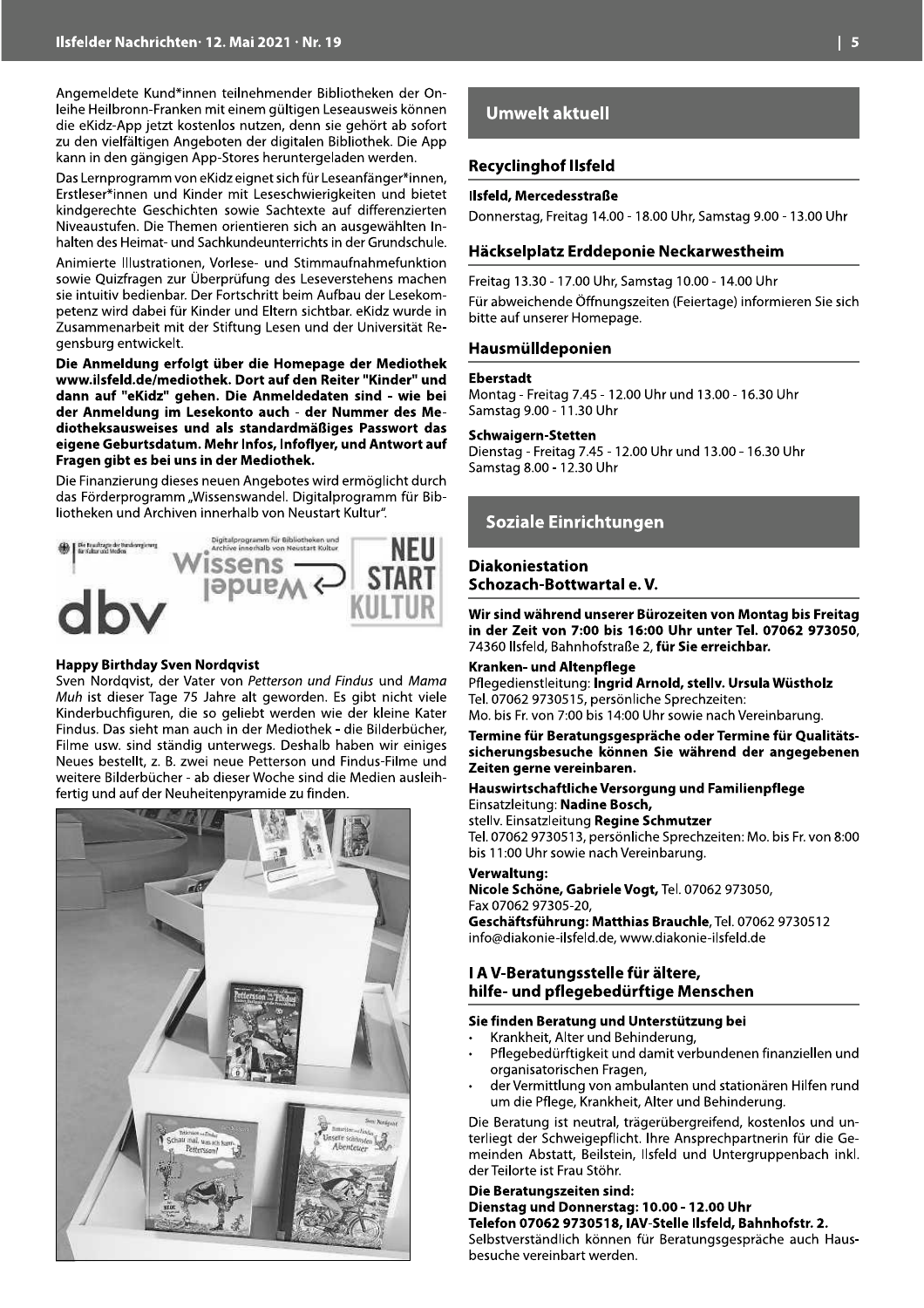#### Königin-Charlotte-Stift

Schwabstr. 33, 74360 Ilsfeld, Tel.: 07062 91652-0 und Fax -290 Hausleitung: Jochen Burkert Hauswirtschaftliche Leitung: Kathrin Sander Verwaltung: Margrit Mildner

#### Möchten Sie sich gerne ehrenamtlich engagieren und für andere Menschen Gutes tun?

Wir benötigen Sie für kleine Tätigkeiten z.B. spazieren gehen, vorlesen, basteln, unterhalten und was Sie gerne tun. Bitte rufen Sie uns an. Unsere Bewohnerinnen und Bewohner freuen sich.

#### Termine zur Beratung und Hausbesichtigung können gerne vereinbart werden.

Schwabstr. 33, Tel. 07062 91652-0, Fax 07062 91652-290

#### ASB Tagespflege Ilsfeld, **ASB Region Heilbronn-Franken**

#### Die TAGESPFLEGE - Gemeinsam statt einsam

Das richtige Angebot, wenn:

- Sie tagsüber nicht alleine zu Hause sein wollen oder können,
- Sie sich Abwechslung, Gesellschaft und Ansprache wünschen.
- Sie gerne an Gymnastik, Gedächtnis- und Ratespielen teilneh- $\ddot{\phantom{a}}$ men möchten,
- Sie gerne backen, singen, feiern, spazieren gehen und vieles mehr!
- Sie würden sich unsere Tagespflege gerne anschauen?

Vereinbaren Sie doch einen Termin zur Besichtigung! Öffnungszeiten: Mo - Fr, 8.00 bis 16.00 Uhr Telefon: 07062 - 979296 E-Mail: tagespflege-ilsfeld@asb-heilbronn.de

Ansprechpartner: Birgit Koch - Leitung Ute Bartels - stv. Leitung

#### Achtung!!! Achtung!!! Achtung!!! Achtung!!!

Wir suchen DICH für ein Freiwilliges Soziales Jahr in unserer Tagespflege in Ilsfeld ab September 2021. Es erwartet DICH ein nettes Team und regelmäßige Arbeitszeiten von Montag bis Freitag. Melde DICH doch einfach bei uns! Wir freuen uns auf DICH. Das Tagespflege-Team Ilsfeld

#### Bürger für Bürger e.V. **Bürgerservice**

Bürger der Gemeinden Abstatt – Beilstein – Ilsfeld – Untergruppenbach (mit eingemeindeten Orten) helfen ihren älteren und hilfsbedürftigen Mitbürgerinnen und Mitbürgern. Schwerpunktmäßig bietet der Verein Bürger für Bürger e. V. folgende Leistungen an, ohne in Konkurrenz zu den gewerblichen Unternehmen oder professionellen Organisationen zu treten:

- Kleine handwerkliche Hilfsdienste im Haus und Garten (Gardinen auf- und abhängen, Rasen mähen, Briefkasten leeren)
- Kleine Fahrdienste (auch mit Begleitung) zum Arzt, zur Massage etc.
- Haussitting (Haustiere füttern/ausführen, Blumen gießen)  $\ddot{\phantom{a}}$
- Kleine Besorgungen (Grab gießen, einkaufen, Arznei holen)
- Schriftverkehr mit Behördengängen zu Behörden/Kranken- $\ddot{\phantom{0}}$ kassen
- Betreuung

Neue Mitglieder, die Hilfeleistungen erbringen wollen, können sich an die Ortskoordinatoren/in wenden.

Falls Sie den zuständigen Ortskoordinator/in Ihrer Gemeinde nicht erreichen können, wenden Sie sich an einen anderen Ortskoordinator/in!

#### Wir alle helfen Ihnen!

Für AbstattAnnette Jacob, Tel. 07062 61242 Für BeilsteinIngrid Bauer, Tel. 07062 8802 oder Otto Sonnenwald, Tel. 07062 8790 Für Ilsfeld +Jutta Laver, Tel. 07062 61029 Schozach + AuensteinMechthild Jäger, Tel. 07062 6967 Für Untergruppenbach +Claudia Schlenker, Tel. 07131 970465 Unter- u. OberheinrietJürgen Liedtke, Tel. 07130 6639

#### Psychologische Außensprechstunde in Ilsfeld

#### Gerne können Sie sich mit Fragen in Verbindung mit:

- Ihrem eigenen Leben (für Erwachsene und Jugendliche)
- Ihrer Familie
- Ihren Kindern
- **Ihrer Partnerschaft**
- Trennung und Scheidung
- Ihrem Arbeitsplatz

an uns wenden, um gemeinsame Ideen und Lösungsmöglichkeiten zu entwickeln. Beraten werden Sie durch Angela Tatti, Lebens-, Paar- und Erziehungsberaterin in den Räumen der Diakoniestation (2. OG, 1. Raum rechts). Termine erhalten Sie nach Absprache über das Sekretariat der Psychologischen Beratungsstelle des Kreisdiakonieverbandes unter Tel.: 07131 964420. Die Erziehungs- und Jugendberatung ist kostenlos.

#### Außensprechstunde des Jugendamts in Ilsfeld

#### Montags Sprechstunde nach Vereinbarung des Jugendamts **Allgemeiner Sozialer Dienst**

Fragen und Probleme innerhalb der Familie? Frau Yelin, Bezirkssozialarbeiterin des Jugendamts, bietet in Ilsfeld Rathausstraße 8, am ersten und dritten Montag des Monats nur nach Vereinbarung von 14.00 bis 16.00 Uhr Eltern, Kindern und Jugendlichen Beratung und Unterstützung an.

Einen Termin können Sie telefonisch unter der Nummer: 07131 994-305 oder per E-Mail unter: e.yelin@landratsamt-heilbronn vereinbaren.

# Das Tafelmobil kommt... ...immer mittwochs!



> AUENSTEIN 10.45 - 11.30 Uhr In den Hofgärten 12, Parkplatz Bowlingbahn

- 12.00 12.30 Uhr > Reilstein: im alten Feuerwehrhaus, Bahnhofstraße
- > Oberstenfeld: 13.00 13.30 Uhr Bottwarstr. 9, Eingang alter EDEKA-Markt
- > Großbottwar: 14.00 - 14.45 Uhr Wunnensteinhalle, Eingangsbereich

Jeden Mittwoch - immer mittwochs - jeden Mittwoch - immer mittwochs, außer an Feiertagen

Kontakt: Diakonat.Marbach-Nord@t-online.de M. Herter-Scheck 07062 674096